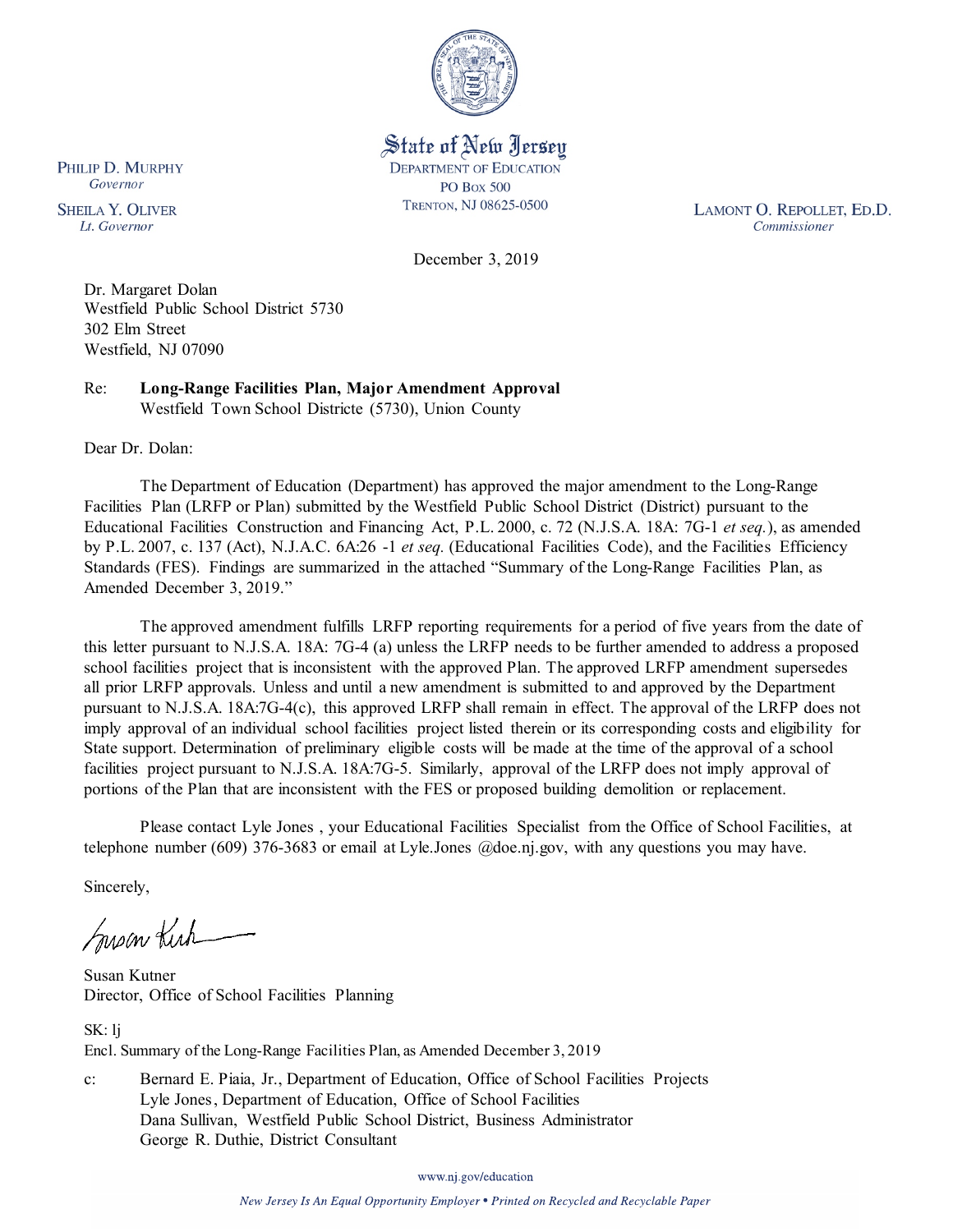# **Westfield Public School District (5730) Summary of the Long-Range Facilities Plan, as Amended December 3, 2019**

The Department of Education (Department) has completed its review of the major amendment to the Long-Range Facilities Plan (LRFP or Plan) submitted by the Westfield Public School District (District) pursuant to the Educational Facilities Construction and Financing Act, P.L. 2000, c. 72 (N.J.S.A. 18A: 7G-1 *et seq.*), as amended by P.L. 2007, c. 137 (Act), N.J.A.C. 6A:26-1 et seq. (Educational Facilities Code), and the Facilities Efficiency Standards (FES).

The following provides a summary of the District's approved amended LRFP. The summary is based on the standards set forth in the Act, the Educational Facilities Code, the FES, District-reported information in the Department's LRFP reporting system, and supporting documentation. The referenced reports in *italic* text are standard reports available on the Department's LRFP website.

# **1. Inventory Overview**

The District is classified as a Regular Operating District (ROD) for funding purposes. It provides services for students in grades PK-12.

The District identified existing and proposed schools, sites, buildings, rooms, and site amenities in its LRFP. Table 1 lists the number of existing and proposed district schools, sites, and buildings. Detailed information can be found in the *School Asset Inventory Report* and the *Site Asset Inventory Report.*

**As directed by the Department, school facilities projects that have received initial approval by the Department and have been approved by the voters, if applicable, are represented as "existing" in the LRFP.** Approved projects that include new construction and/or the reconfiguration/reassignment of existing program space are as follows: n/a.

|                                              | Existing | <b>Proposed</b> |
|----------------------------------------------|----------|-----------------|
| Number of Schools (assigned DOE school code) |          |                 |
| Number of School Buildings <sup>1</sup>      | 10       | 10              |
| Number of Non-School Buildings <sup>2</sup>  |          |                 |
| Number of Vacant Buildings                   |          |                 |
| Number of Sites                              |          |                 |

# **Table 1: Number of Schools, School Buildings, and Sites**

*1Includes district-owned buildings and long-term leases serving students in district-operated programs 2Includes occupied district-owned buildings not associated with a school, such as administrative or utility buildings*

Based on the existing facilities inventory submitted by the District:

- Schools using leased buildings (short or long-term): Washington ES (150)
- Schools using temporary classroom units (TCUs), excluding TCUs supporting construction: n/a
- Vacant/unassigned school buildings: n/a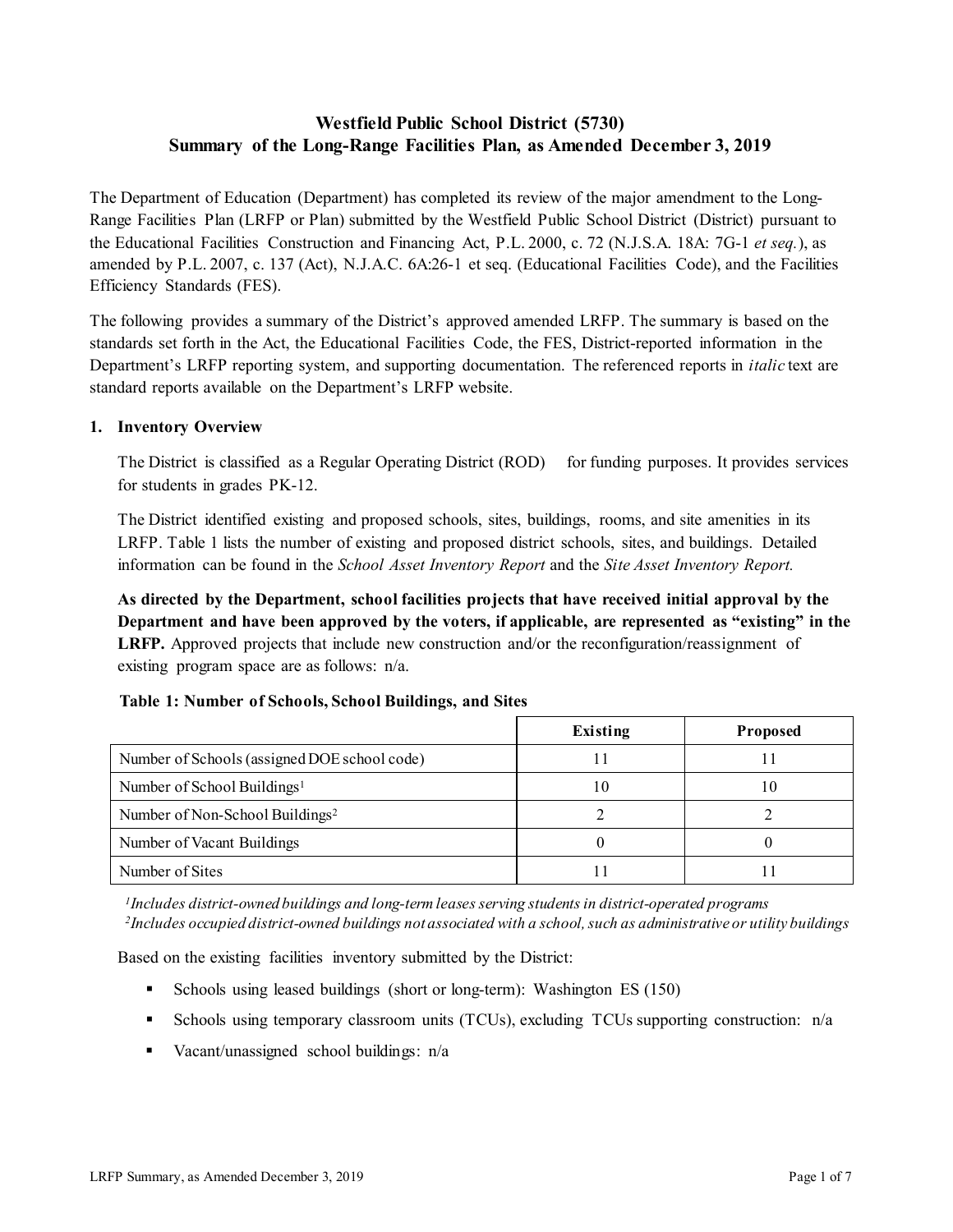**FINDINGS** The Department has determined that the proposed inventory is adequate for approval of the District's LRFP amendment. However, the LRFP determination does not imply approval of an individual school facilities project listed within the LRFP; the District must submit individual project applications for project approval.

# **2. District Enrollments**

The District determined the number of students, or "proposed enrollments," to be accommodated for LRFP planning purposes on a district-wide basis and in each school.

The Department minimally requires the submission of a standard cohort-survival projection using historic enrollment data from the Application for School State Aid (ASSA) or NJ Smart. The cohort-survival method projection method forecasts future students based upon the survival of the existing student population as it moves from grade to grade. A survival ratio of less than 1.00 indicates a loss of students, while a survival ratio of more than 1.00 indicates the class size is increasing. For example, if a survival ratio tracking first to second grade is computed to be 1.05, the grade size is increasing by 5% from one year to the next. The cohort-survival projection methodology works well for communities with stable demographic conditions. Atypical events impacting housing or enrollments, such as an economic downturn that halts new housing construction or the opening of a charter or private school, typically makes a cohort-survival projection less reliable.

**Proposed enrollments are based on a modified cohort-survival enrollment projection.** The modification is limited to kindergarten due to the change from a half-day to full-day program. Adequate supporting documentation was submitted to the Department to justify the proposed enrollments. Table 2 provides a comparison of existing and projected enrollments. All totals include special education students.

|                              | <b>Existing Enrollments</b> | <b>District Proposed Enrollments</b> |
|------------------------------|-----------------------------|--------------------------------------|
| <b>Grades</b>                | 2018-2019                   | 2022-2023                            |
| PK (excl. private providers) |                             | 40                                   |
| Grades K-5                   | 2,705                       | 2,991                                |
| Grades 6-8                   | 1,653                       | 1,541                                |
| Grades 9-12                  | 1,857                       | 1,904                                |
| Totals K-12                  | 6,215                       | 6,476                                |

# **Table 2: Enrollments**

**FINDINGS** The Department has determined the District's proposed enrollments to be acceptable for approval of the District's LRFP amendment. The Department will require a current enrollment projection at the time an application for a school facilities project is submitted incorporating the District's most recent enrollments in order to verify that the LRFP's planned capacity is appropriate for the updated enrollments.

# **3. District Practices Capacity**

Based on information provided in the room inventories, *District Practices Capacity* was calculated for each school building to determine whether adequate capacity is proposed for the projected enrollments based on district scheduling and class size practices. The capacity totals assume instructional buildings can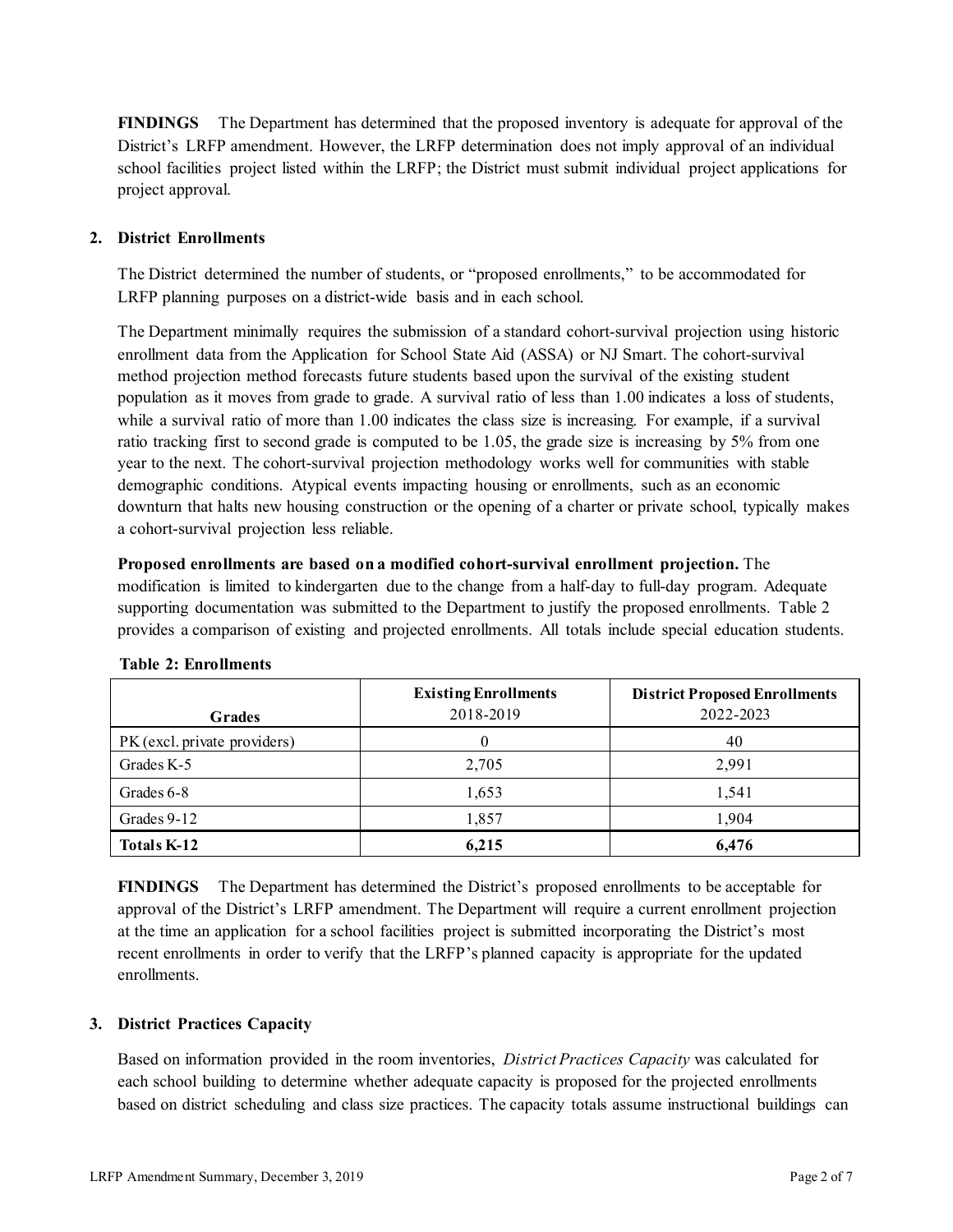be fully utilized regardless of school sending areas, transportation, and other operational issues. The calculations only consider district-owned buildings and long-term leases; short term leases and temporary buildings are excluded. A capacity utilization factor of 90% for classrooms serving grades K-8 and 85% for classrooms serving grades 9-12 is applied in accordance with the FES. No capacity utilization factor is applied to preschool classrooms.

In certain cases, districts may achieve adequate District Practices Capacity to accommodate enrollments but provide inadequate square feet per student in accordance with the FES, resulting in educational adequacy issues and "Unhoused Students." Unhoused students are considered in the "Functional Capacity" calculations used to determine potential State support for school facilities projects and are analyzed in Section 4.

Table 3 provides a summary of proposed enrollments and existing and proposed District-wide capacities. Detailed information can be found in the LRFP website reports titled *FES and District Practices Capacity Report, Existing Rooms Inventory Report, and Proposed Rooms Inventory Report.*

| <b>Grades</b>          | <b>Proposed</b><br><b>Enrollments</b> | Existing<br><b>District</b><br><b>Practices</b><br>Capacity | Existing<br>Deviation* | Proposed<br><b>District</b><br><b>Practices</b><br>Capacity | <b>Proposed</b><br>Deviation* |
|------------------------|---------------------------------------|-------------------------------------------------------------|------------------------|-------------------------------------------------------------|-------------------------------|
| Elementary ( $PK-5$ )  | 3,031                                 | 2,737.80                                                    | $-293.20$              | 3,059.10                                                    | 28.10                         |
| Middle $(6-8)$         | 1,541                                 | 1,501.65                                                    | $-39.35$               | 1,501.65                                                    | $-39.35$                      |
| High $(9-12)$          | 1,904                                 | 1,856.40                                                    | $-47.60$               | 1,856.40                                                    | $-47.60$                      |
| <b>District Totals</b> | 6,476                                 | 6,095.85                                                    | $-380.15$              | 6,417.15                                                    | $-58.85$                      |

**Table 3: District Practices Capacity Analysis**

*\* Positive numbers signify surplus capacity; negative numbers signify inadequate capacity. Negative values for District Practices capacity are acceptable for approvalif proposed enrollments do not exceed 100% capacity utilization.*

Considerations:

- Based on the proposed enrollments and existing room inventories, the District is projected to have inadequate capacity for the following grade groups, assuming all school buildings can be fully utilized: PK-5, 6-8, 9-12
- Adequate justification has been provided by the District if the proposed capacity for a school significantly deviates from the proposed enrollments. Generally, surplus capacity is acceptable for LRFP approval if additional capacity is not proposed through new construction.

**FINDINGS**The Department has determined that proposed District capacity, in accordance with the proposed enrollments, is adequate for approval of the District's LRFP amendment. The Department will require a current enrollment projection at the time an application for a school facilities project is submitted, incorporating the District's most recent Fall Enrollment Report, in order to verify that the LRFP's planned capacity meets the District's updated enrollments.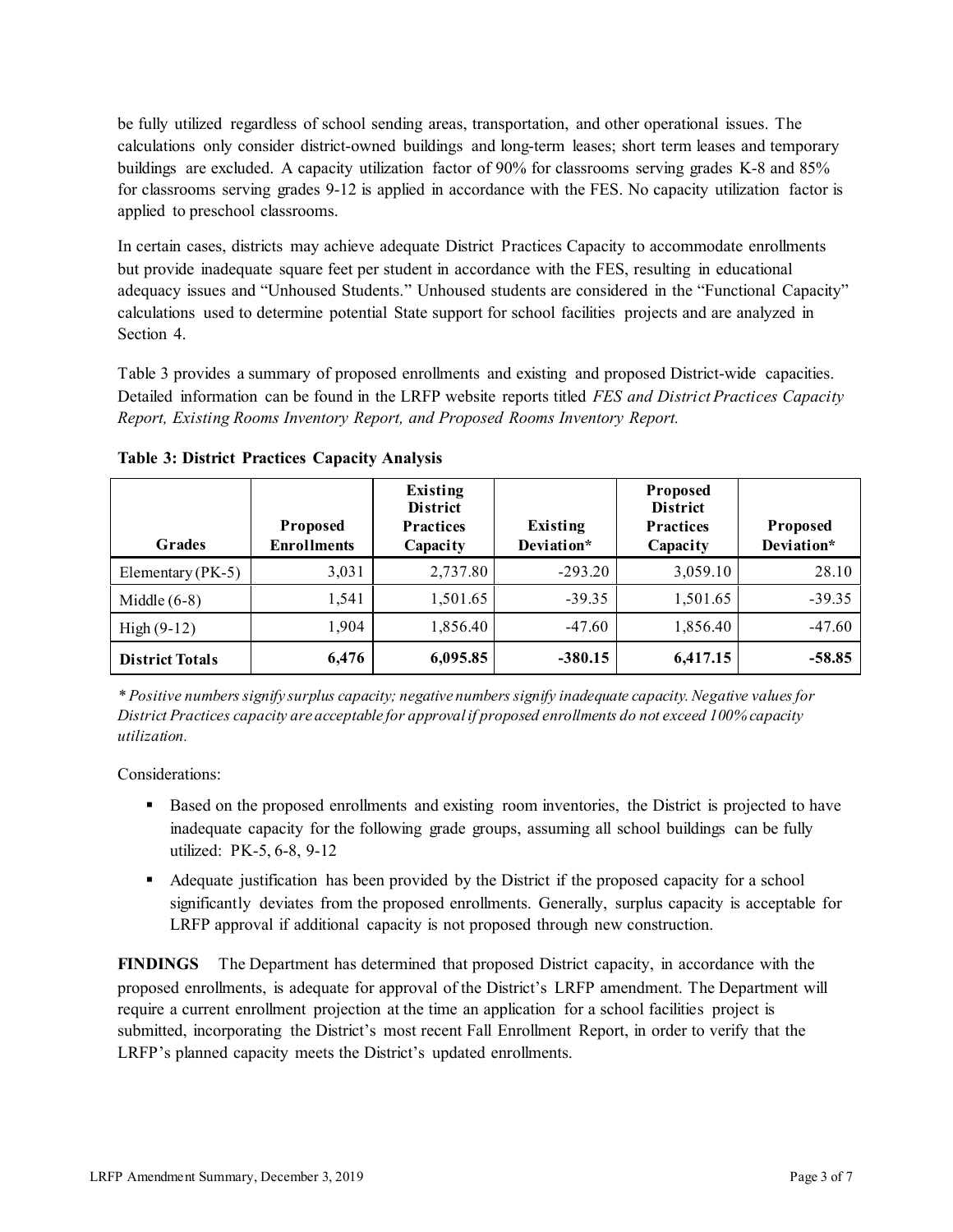# **4. New Construction Funding Eligibility**

*Functional Capacity* was calculated and compared to the proposed enrollments to provide a preliminary estimate of Unhoused Students and new construction funding eligibility.

*Functional Capacity* is the adjusted gross square footage of a school building *(total gross square feet minus excluded space)* divided by the minimum area allowance per full-time equivalent student for the grade level contained therein. *Unhoused Students* is the number of students projected to be enrolled in the District that exceeds the Functional Capacity of the District's schools pursuant to N.J.A.C. 6A:26-2.2(c). *Excluded Square Feet* includes (1) square footage exceeding the FES for any pre-kindergarten, kindergarten, general education, or self-contained special education classroom; (2) grossing factor square footage *(corridors, stairs, mechanical rooms, etc.)* that exceeds the FES allowance, and (3) square feet proposed to be demolished or discontinued from use. Excluded square feet may be revised during the review process for individual school facilities projects.

Table 4 provides a preliminary assessment of the Functional Capacity, Unhoused Students, and Estimated Maximum Approved Area for Unhoused Students for each FES grade group. The calculations exclude temporary facilities and short-term leased buildings. School buildings proposed for whole or partial demolition or reassignment to a non-school use are excluded from the calculations pending project application review. If a building is proposed to be reassigned to a different school, the square footage is applied to the proposed grades after reassignment. Buildings that are not assigned to a school are excluded from the calculations. In addition, only preschool students eligible for state funding (former ECPA students) are included. Detailed information concerning the calculations can be found in the *Functional Capacity and Unhoused Students Report* and the *Excluded Square Footage Report.*

|                                                | <b>PK/K-5</b> | $6 - 8$  | $9 - 12$  | <b>Total</b> |
|------------------------------------------------|---------------|----------|-----------|--------------|
| PK Eligible Students/K-12 Proposed Enrollments | 3,031         | 1,541    | 1904      |              |
| FES Area Allowance (SF/student)                | 125.00        | 134.00   | 151.00    |              |
| Prior to Completion of Proposed Work:          |               |          |           |              |
| <b>Existing Gross Square Feet</b>              | 285,827       | 219,767  | 266,174   | 771,768      |
| Adjusted Gross Square Feet                     | 255,627       | 211,984  | 251,103   | 718,713      |
| <b>Adjusted Functional Capacity</b>            | 2,045.01      | 1,581.97 | 1,662.93  |              |
| <b>Unhoused Students</b>                       | 985.99        | 0.00     | 241.07    |              |
| Est. Max. Area for Unhoused Students           | 123,248.20    | 0.00     | 36,401.41 |              |
| <b>After Completion of Proposed Work:</b>      |               |          |           |              |
| Gross Square Feet                              | 307,850       | 219,767  | 266,174   | 793,791      |
| New Gross Square Feet                          | 22,023        | $\Omega$ | 0         | 22,023       |
| Adjusted Gross Square Feet                     | 277,650       | 211,984  | 251,103   | 740,736      |
| <b>Functional Capacity</b>                     | 2,221.20      | 1,581.97 | 1,662.93  |              |
| Unhoused Students after Construction           | 809.80        | 0.00     | 241.07    |              |
| Est. Max. Area Remaining                       | 101,225.20    | 0.00     | 36401.41  |              |

**Table 4: Estimated Maximum Approved Area for Unhoused Students**

Facilities used for non-instructional or non-educational purposes are ineligible for State support under the Act. However, projects for such facilities shall be reviewed by the Department to determine whether they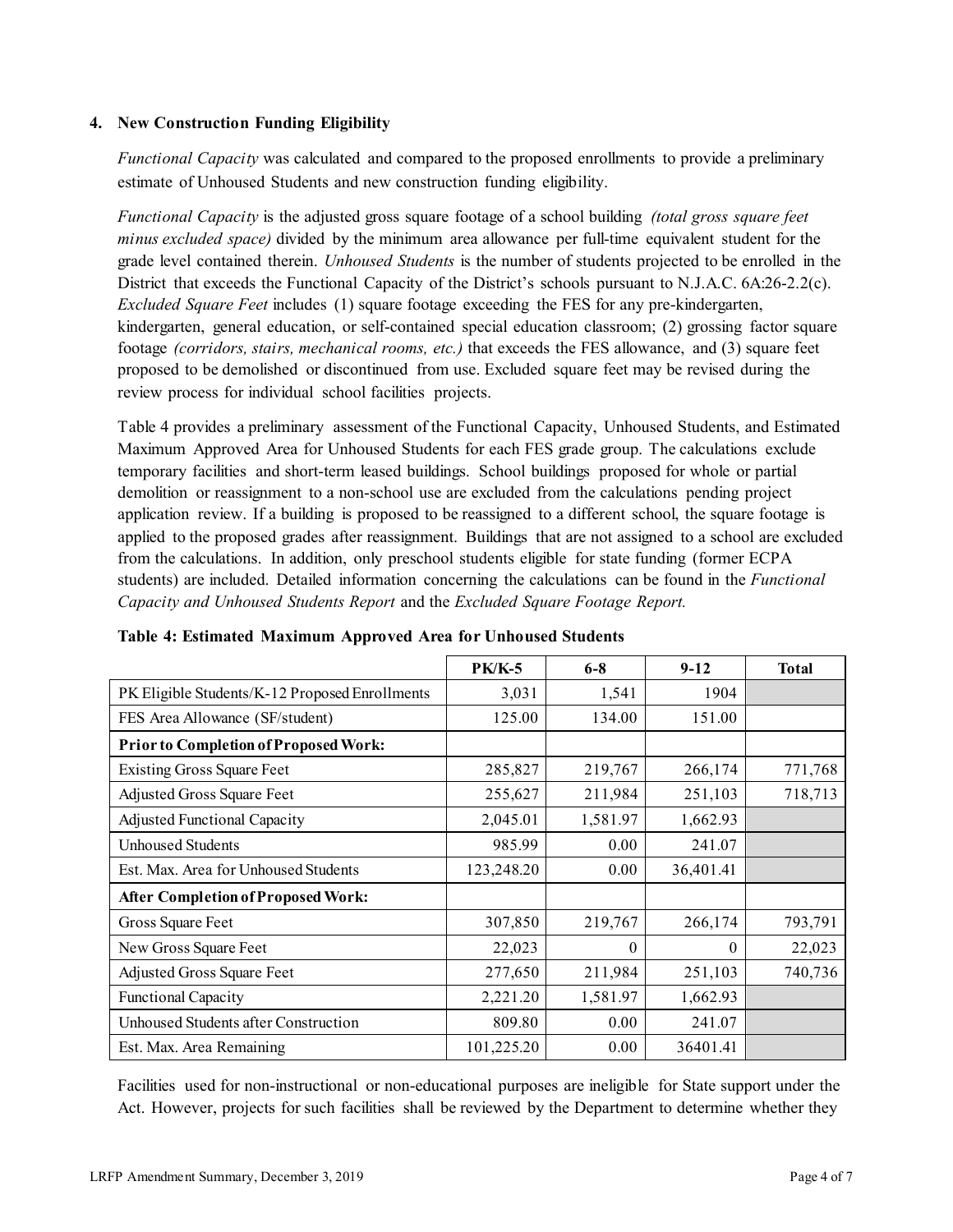are consistent with the District's LRFP and whether the facility, if it is to house students (full or part time) conforms to educational adequacy requirements. These projects shall conform to all applicable statutes and regulations.

Estimated costs represented in the LRFP by the District are for capital planning purposes only. The estimates are not intended to represent preliminary eligible costs or final eligible costs of approved school facilities projects.

Considerations:

- The District does not have approved projects pending completion, as noted in Section 1, that impact the Functional Capacity calculations.
- The Functional Capacity calculations *exclude* square feet proposed for demolition or discontinuation for the following FES grade groups and school buildings pending a feasibility study and project review: n/a.
- Based on the preliminary assessment, the District has Unhoused Students prior to the completion of proposed work for the following FES grade groups: PK-5, 9-12.
- New construction is proposed for the following FES grade groups: PK-5.
- Proposed new construction exceeds the estimated maximum area allowance for Unhoused Students prior to the completion of the proposed work for the following grade groups: n/a.
- The District, based on the preliminary LRFP assessment, will have Unhoused Students after completion of the proposed LRFP work. If the District is projected to have Unhoused Students, adequate justification has been provided to confirm educational adequacy in accordance with Section 6 of this determination.

**FINDINGS** Functional Capacity and Unhoused Students calculated in the LRFP are preliminary estimates. Preliminary Eligible Costs (PEC) and Final Eligible Costs (FEC) will be included in the review process for specific school facilities projects. A feasibility study undertaken by the District is required if building demolition or replacement is proposed per N.J.A.C. 6A:26-2.3(b)(10).

# **5. Proposed Work**

The District assessed program space, capacity, and physical plant deficiencies to determine corrective actions. Capital maintenance, or *"system actions,"* address physical plant deficiencies due to operational, building code, and /or life cycle issues. Inventory changes, or *"inventory actions,*" add, alter, or eliminate sites, site amenities, buildings, and/or rooms.

The Act (N.J.S.A. 18A:7G-7b) provides that all school facilities shall be deemed suitable for rehabilitation unless a pre-construction evaluation undertaken by the District demonstrates to the satisfaction of the Commissioner that the structure might pose a risk to the safety of the occupants even after rehabilitation or that rehabilitation is not cost-effective. Pursuant to N.J.A.C. 6A:26-2.3(b)(10), the Commissioner may identify school facilities for which new construction is proposed in lieu of rehabilitation for which it appears from the information presented that new construction is justified, provided, however, that for such school facilities so identified, the District must submit a feasibility study as part of the application for the specific school facilities project. The cost of each proposed building replacement is compared to the cost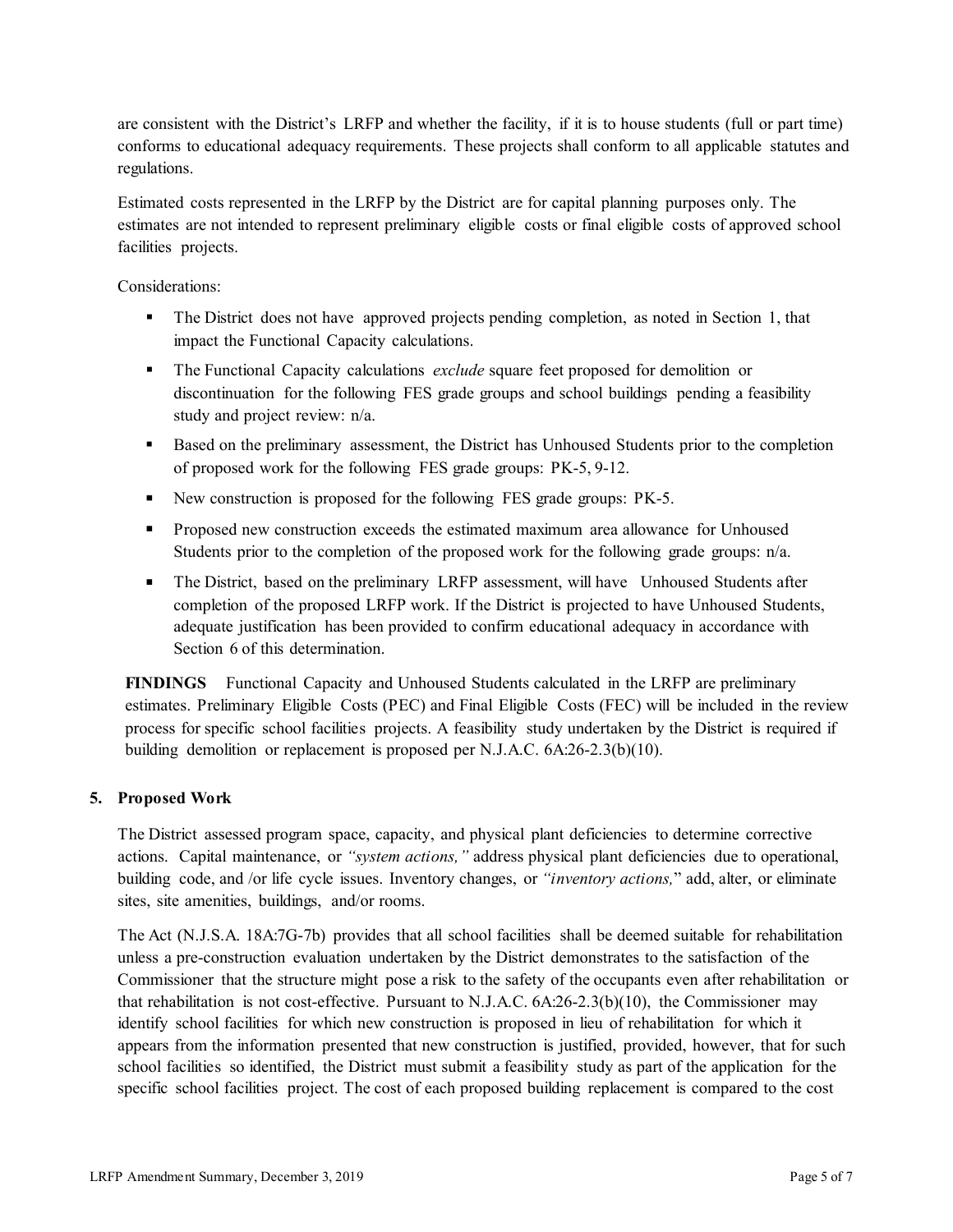of additions or rehabilitation required to eliminate health and safety deficiencies and to achieve the District's programmatic model.

Table 5 lists the scope of work proposed for each school based on the building(s) serving their student population. Proposed inventory changes are described in the LRFP website reports titled *"School Asset Inventory Report and "Proposed Room Inventory Report."* Information concerning proposed systems work, or capital maintenance can be found in the "LRFP Systems Actions Summary Report" .

With the completion of the proposed work, the following schools are proposed to be eliminated:  $n/a$ ; the following schools are proposed to be added: n/a.

| <b>Proposed Scope of Work</b>                                                                  | <b>Applicable Schools</b>                                                        |
|------------------------------------------------------------------------------------------------|----------------------------------------------------------------------------------|
| Renovation only (no new construction)                                                          |                                                                                  |
| System actions only (no inventory actions)                                                     | Westfield Senior HS (050), Roosevelt (060),<br>Edison $(070)$ , McKinley $(140)$ |
| Existing inventory actions only (no systems actions)                                           | n/a                                                                              |
| Systems and inventory changes                                                                  | n/a                                                                              |
| New construction                                                                               |                                                                                  |
| Building addition only (no systems or existing inventory actions)                              | Washington (150)                                                                 |
| Renovation and building addition (system, existing inventory,<br>and new construction actions) | Jefferson $(120)$                                                                |
| New building on existing site                                                                  | n/a                                                                              |
| New building on new or expanded site                                                           | n/a                                                                              |
| Site and building disposal (in addition to above scopes)                                       |                                                                                  |
| Partial building demolition                                                                    | n/a                                                                              |
| Whole building demolition                                                                      | n/a                                                                              |
| Site and building disposal or discontinuation of use                                           | n/a                                                                              |

#### **Table 5. School Building Scope of Work**

**FINDINGS** The Department has determined that the proposed work is adequate for approval of the District's LRFP amendment. However, Department approval of proposed work in the LRFP does not imply the District may proceed with a school facilities project. The District must submit individual project applications with cost estimates for Department project approval. Both school facilities project approval and other capital project review require consistency with the District's approved LRFP.

# **6. Proposed Room Inventories and the Facilities Efficiency Standards**

The District's proposed school buildings were evaluated to assess general educational adequacy in terms of compliance with the FES area allowance pursuant to N.J.A.C. 6A:26-2.2 and 2.3.

District schools proposed to provide less square feet per student than the FES after the completion of proposed work as indicated in Table 5 are as follows: n/a

**FINDINGS** The Department has determined that the District's proposed room inventories are adequate for LRFP approval. If school(s) are proposed to provide less square feet per student than the FES area allowance, the District has provided justification indicating that the educational adequacy of the facility will not be adversely affected and has been granted an FES waiver by the Department pending project